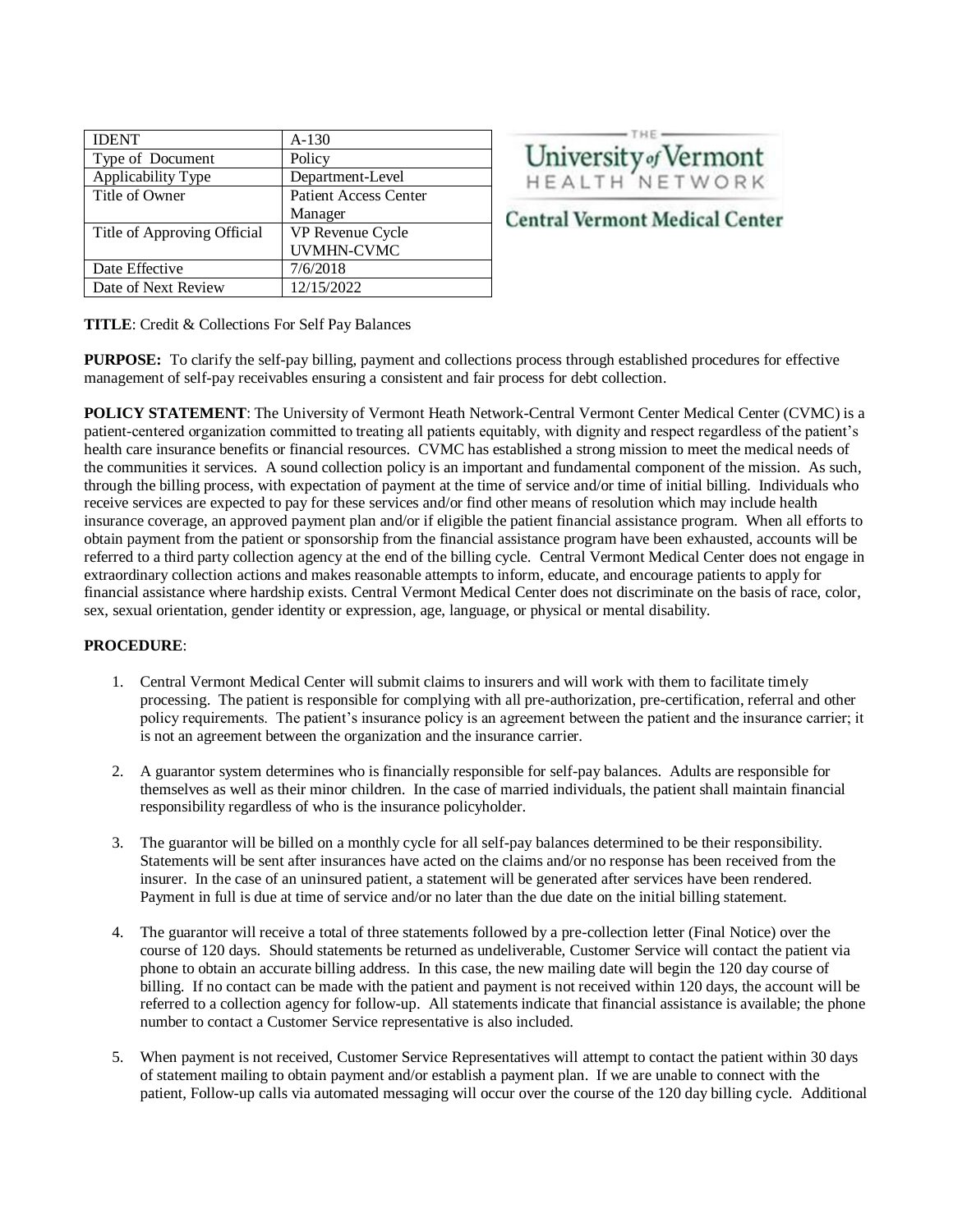messaging of increase urgency will be reflected on second and third statements with the mailing of a pre-collection (Final Notice) letter urging the patient contact the Customer Service department.

- 6. Patients who are unable to make payment in full may be offered a budget plan. Budget plans are a courtesy and when a patient enters into the agreement an expectation for timely and consistent payment is expected. Budget plans may be offered up to a maximum of 36 months depending upon the total account balance. Should a patient request an extended timeframe, management reserves the right to extend beyond 36 months.
- 7. Guarantors/Patients who are unable to make payment in full or through a budget plan shall be informed of and counseled on the Patient Financial Assistance Program. Customer Service representatives will educate and encourage the patient on how to apply for assistance and will direct patients to our website for applications to mail an application directly to the patient. At the time an application is sent to the patient, accounts in arrears will have one month of aging reduced to allow time for the patient to complete and return the application.
- 8. Statements include all services provided to the patient where a patient responsibility remains. Although billed in aggregate on a monthly basis, aging of individual encounters occurs independently of other services. Each encounter shall receive a minimum of 120 days of billing from the date of initial self-pay balance prior to a collection agency referral.
- 9. It is the patients/guarantors responsibility to update the organization with any changes in their billing address and their telephone number. Statements returned for a bad address and where a viable address cannot be obtained via phone shall remain in-house for the full 120 days. An exception to this process may occur for international patients which may have an expedited transfer to a third party follow-up agency. In cases where there is no way to contact a guarantor, the account may be sent to an outside collection agency prior to the 120 day window for skip tracking follow-up.
- 10. Accounts referred to a collection agency within seven days of placement, shall be recalled if payment is made, budget arrangements are established or if the patient has requested financial assistance. Note: approved financial assistance applications may have accounts recalled from the third party agency if they fall within the application window.
- 11. Central Vermont Medical Center does not engage in extraordinary collection actions, this includes: the selling of an individual's debt to a third party, deferring or denying or requiring a payment before providing medically necessary care because of an individual's nonpayment of one or more bills for previously provided, or care covered under the financial assistance program. CVMC may file a lien on the proceeds of a judgment or settlement to an individual as a result of personal injuries for which CVMC provided care, e.g., auto accident.
- 12. Central Vermont Medical Center staff will adhere to all local, state and federal collection laws and regulations regarding credit and collections. The Fair Debt Collection Practices Act is the current standard.
- 13. Accounts placed in collections will remain with the collection agency for a period of 2.5 years with no activity. But may be recalled sooner or left longer at the decression of management

**MONITORING PLAN:** Sample auditing of accounts; system generated transaction based processing of aged accounts; routine review of transaction reports, statement edits and reconciliation of collection accounts.

**DEFINITIONS**: CVMC Central Vermont Medical Center

#### **RELATED POLICIES:**

Patient Financial Assistance A-119

### **REFERENCES:**

Fair Debt Collection Practices Act IRS 501r